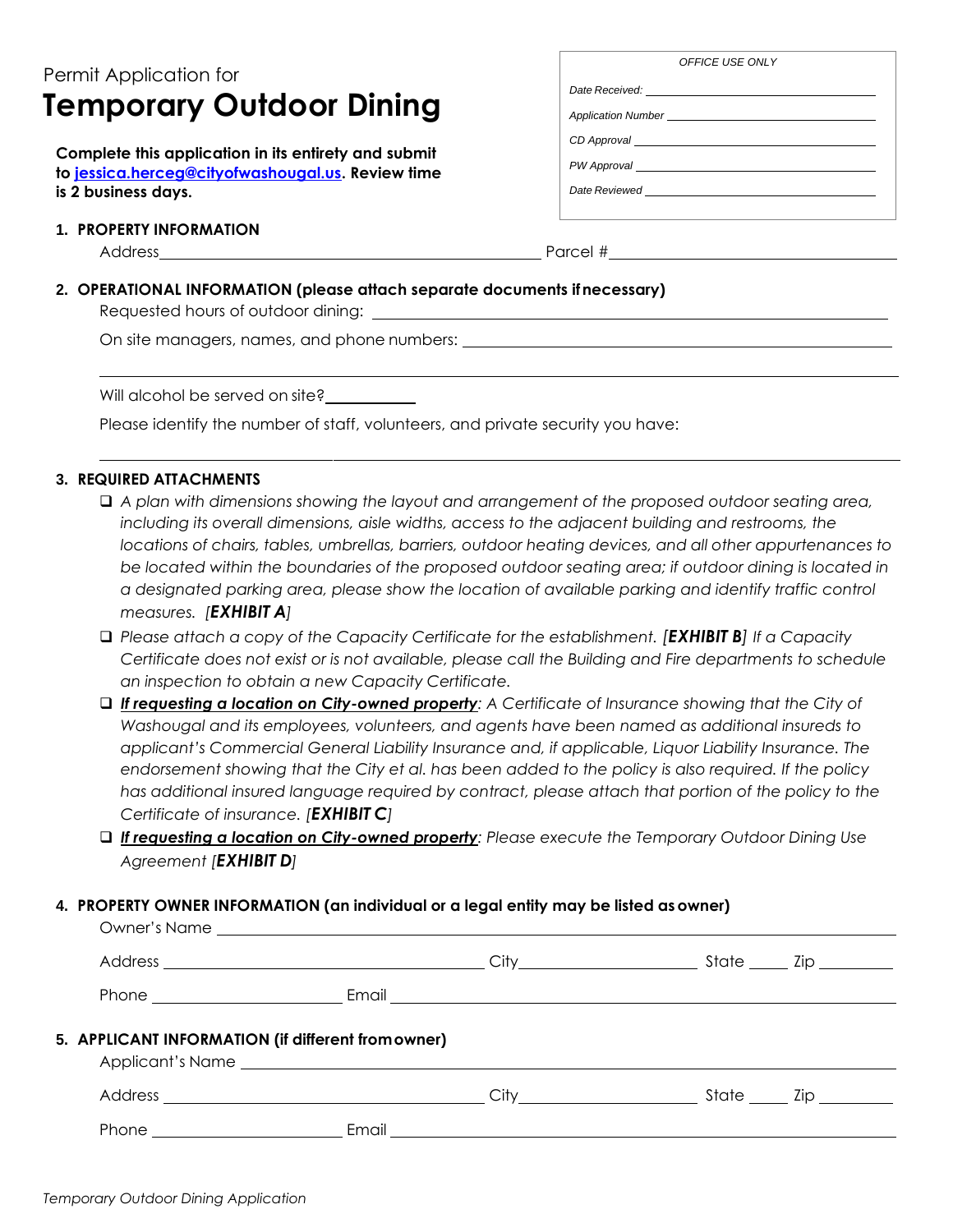#### **CERTIFICATION FOR PROPERTY OWNER**

*"I hereby submit that I am legally authorized to execute this application on behalf of the fee-simple owner of this property. I have read this application and it is submitted with my full knowledge and consent. I authorize city staff and representatives to have access to this property for inspection. The information contained in this application is accurate and correct to the best of my knowledge."*

| Signed by:                                                                                                                                                                                                                     |                                  |  |
|--------------------------------------------------------------------------------------------------------------------------------------------------------------------------------------------------------------------------------|----------------------------------|--|
| Signature experience and the state of the state of the state of the state of the state of the state of the state of the state of the state of the state of the state of the state of the state of the state of the state of th |                                  |  |
| CITY OF WASHOUGAL APPROVAL                                                                                                                                                                                                     |                                  |  |
| City Manager/Designee                                                                                                                                                                                                          | Date <u>____________________</u> |  |

# *TERM OF PERMIT*

*This Temporary Outdoor Dining Permit was established to address circumstances created by the COVID-19 pandemic and to help reduce the economic hardship to businesses caused by this crisis and encourage businesses to comply fully with public health guidelines. It is valid for a period not to exceed 90 days from full execution by the City, unless extended in writing by the City; or 30 days from the date that the restrictions pertaining to restaurant operations contained within Governor Inslee's Executive Orders, as amended, are lifted, whichever occurs sooner.*

#### *TERMINATION*

The City of Washougal reservesthe right to terminate or temporarily suspend this Temporary Outdoor Dining Permit at any time, for any reason, including but not limited to noncompliance with the terms and conditions of the permit, or the use threatens the public health, safety, and welfare, such as storm events, crowds in excess of permitted capacity, construction, and modifications to the Statewide Declaration of Public Health Emergency.

#### **Referenced Materials:**

City of Washougal TOD Design Standards <https://www.cityofwashougal.us/DocumentCenter/View/1401/City-of-Washougal-TOD-Design-Standards> Chapter 18 of the Zoning Ordinance: <https://www.codepublishing.com/WA/Washougal/#!/Washougal18/Washougal18.html>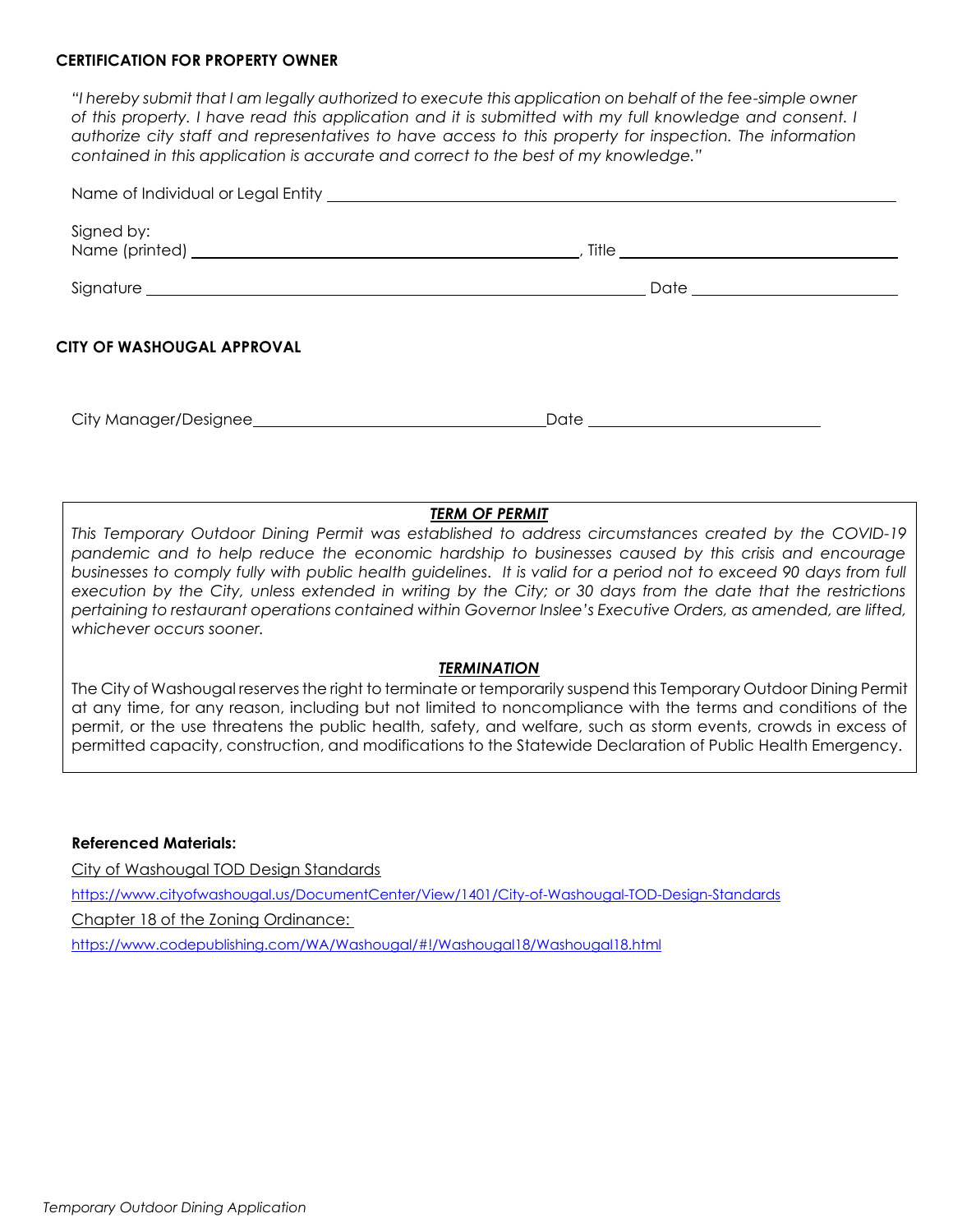#### **CONDITIONS OF TEMPORARY OUTDOOR DINING PERMIT**

- 1. Temporary outdoor dining area:
	- a. Must be located directly adjacent to the establishment, or a location within 100' of the establishment;
	- b. Fencing/barriers must comply with the City of Washougal TOD Design Standards;
	- c. Emergency access to all adjacent structures must be maintained at alltimes;
	- d. Any modification to the approved plan [Exhibit A] must be submitted andapproved;
	- e. The proposed dining operation and location shall maintain 48" for pedestrian access and will not significantly interfere with the pedestrian traffic or otherwise constitute a health and safety risk;
	- f. The only permitted furniture within the temporary outdoor dining area are tables, chairs, and properly anchored umbrellas, or other items specifically approved by the City. Tents or other structures requiring a separate permit are not permitted unless specifically approved by the City. All furniture must comply with City of Washougal TOD Design Standards;
	- g. Alcohol is prohibited to be served in the TOD unless approved by the Washington State Liquor and Cannabis Board.
- 2. Must comply with all applicable Governor's Orders, as amended, including, but not limited to:
	- a. Depending on the phase of the Governor's Orders, establishments must limit occupancy of both the establishment and the outdoor dining area to 50% (Phase II), or 75% (Phase III), of the lowest occupancy load on the certificate ofoccupancy;
	- b. No more than five patrons may be seated as a party;
	- c. Tables at which dining parties are seated must be positioned six feet apart from other tables.
- 3. A copy of this permit must be kept on site at all times and a copy of the capacity certificate must be on display at all times.
- 4. All signage must comply with Chapter 18 of the City of Washougal's ZoningOrdinance.
- 5. Hours of operation shall be limited to one hour after sunrise to one hour before sunset unless otherwise specifically approved by the City.
- 6. No other uses are permitted within the Temporary Outdoor Dining Area; including, but not limited to, live entertainment and retailsales.
- 7. No pets are permitted in Temporary Outdoor Dining Areas, except serviceanimals.
- 8. No open flames, cooking or food prep is permitted in Temporary Outdoor Dining Areas
- 9. Businesses are responsible for property disposing of all trash in approved private refuse containers.
- 10. Revocation
	- a. Any encroachment onto City property granted by this permit shall be revocable at the pleasure of the City.
	- b. The City Manager or their designee shall have the authority to revoke an approved Temporary Outdoor Dining Permit if any of the following occurs:
		- i. The applicant has misrepresented facts or provided false information in the temporary outdoor dining permit application;
		- ii. The outdoor seating area is operated in violation of the terms or conditions of the outdoor seating permit, City of Washougal TOD Design Standards, or the encroachment agreement;
		- iii. The outdoor seating area or the establishment is operated in violation of the zoning ordinance, city code, or other applicable federal, state or local law;
		- iv. The outdoor seating area constitutes a public nuisance or a hazard to the public health, safety, or welfare of the public, or is endangering the life or property of others;
		- v. The director of public works determines that there is a public need relative to the portion of the sidewalk or street occupied by or otherwise affected by the outdoor seating, including but not limited to work in the sidewalk area.

Signature of Applicant Date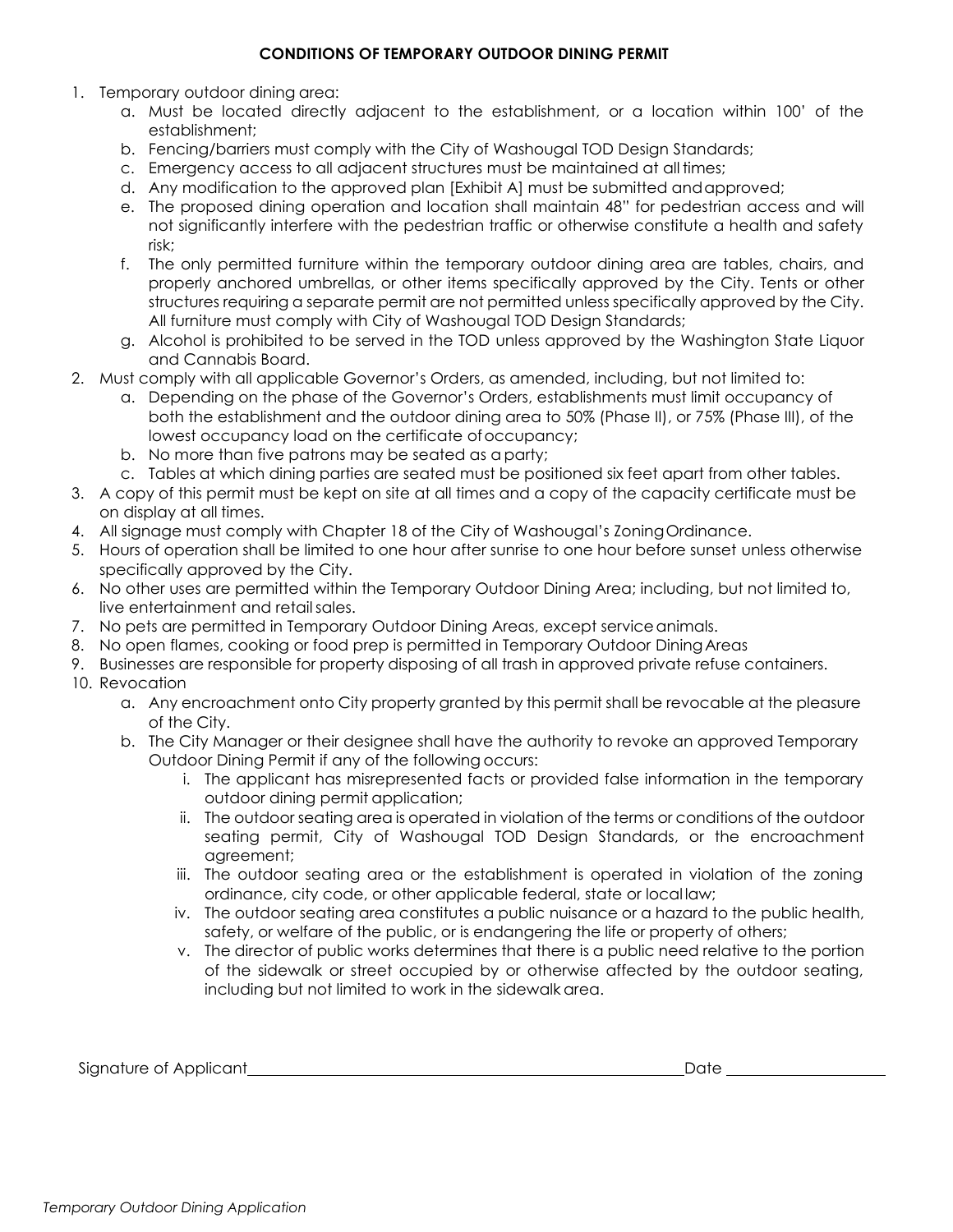#### **Addendum for temporary outdoor dining on City Rights of Way and City Property.**

Business Address: Business Name:

### **TEMPORARY OUTDOOR SEATING USE AGREEMENT**

**THIS TEMPORARY OUTDOOR SEATING USE AGREEMENT** (the "Agreement"), is made as of the date it is signed by the Washougal City Manager or her designee (the "Effective Date"), by and between the CITY OF WASHOUGAL, WASHINGTON, a municipal corporation (the "City") and \_\_\_\_\_\_\_\_\_\_\_\_\_\_\_\_(the "Business") (collectively, the "Parties").

WHEREAS, the City is the owner of the public property or right-of-way, including any adjacent sidewalks and green areas (the "Property"), as shown on **EXHIBIT A – LICENSED AREA** attachedhereto;

WHEREAS, due to the COVID-19 pandemic, indoor dining service for Business has been prohibited or limited by Executive Orders of Governor Inslee; and

WHEREAS, the Parties desire to allow the Business to enter upon the Property for the purpose of outdoor seating and dining in conjunction with the Business during the Term, as defined herein.

**NOW, THEREFORE**, that for and in consideration of the mutual promises contained herein and other good and valuable consideration, the receipt and sufficiency of which is hereby acknowledged, the Parties agree as follows:

1. Grant of Right of Entry. The City hereby grants a temporary Right of Entry to the Business over the Property, subject to the terms and conditions of this Agreement (the "Right of Entry"). No assignment of the Right of Entry shall be permitted without written consent of the City.

2. Use of the Property. Business shall use the Property solely to provide table seating for dining and/ or beverage consumption in accordance with all applicable terms and conditions of the attached **TEMPORARY OUTDOOR DINING PERMIT**. The City and the City's authorized representatives may, at any time, enter upon the Property for the purpose of making inspections and verifying compliance with all applicable federal, state, and local law.

3. Term of the Agreement & Suspension/Revocation. This Agreement is valid for a period not to exceed 90 days from full execution by the City, unless extended in writing by the City; or 30 days from the date that the restrictions pertaining to restaurant operations contained within Governor Inslee's Executive Orders, as amended, are lifted, whichever occurs sooner (the "Term").

4. Condition of the Property. Upon the end of the Term, the Business shall withdraw its agents and invitees from the Property and cease any further temporary use of the Property. The Business shall restore the Property to substantially the same condition as it was prior to entry, free of trash, material, equipment, and debris.

5. Liability, Indemnity, and Claims. The Permittee shall defend, indemnify and hold the City, its officers, officials, employees and volunteers harmless from any and all claims, injuries, damages, losses or suits including attorney fees, arising out of or in connection with activities or operations performed by the Permittee or on the Permittee's behalf out of issuance of this Permit, except for injuries and damages caused by the sole negligence of the City.

6. Applicable Law. This Agreement shall be deemed to be a Washington contract and shall be governed by the laws of Washington State. All suits for any claims or for any breach or dispute arising out of this Agreement may be brought in the appropriate court of competent jurisdiction in a state or federal court of competent jurisdiction located in the City of Washougal, Washington or the United States District Court for the Western District of Washington.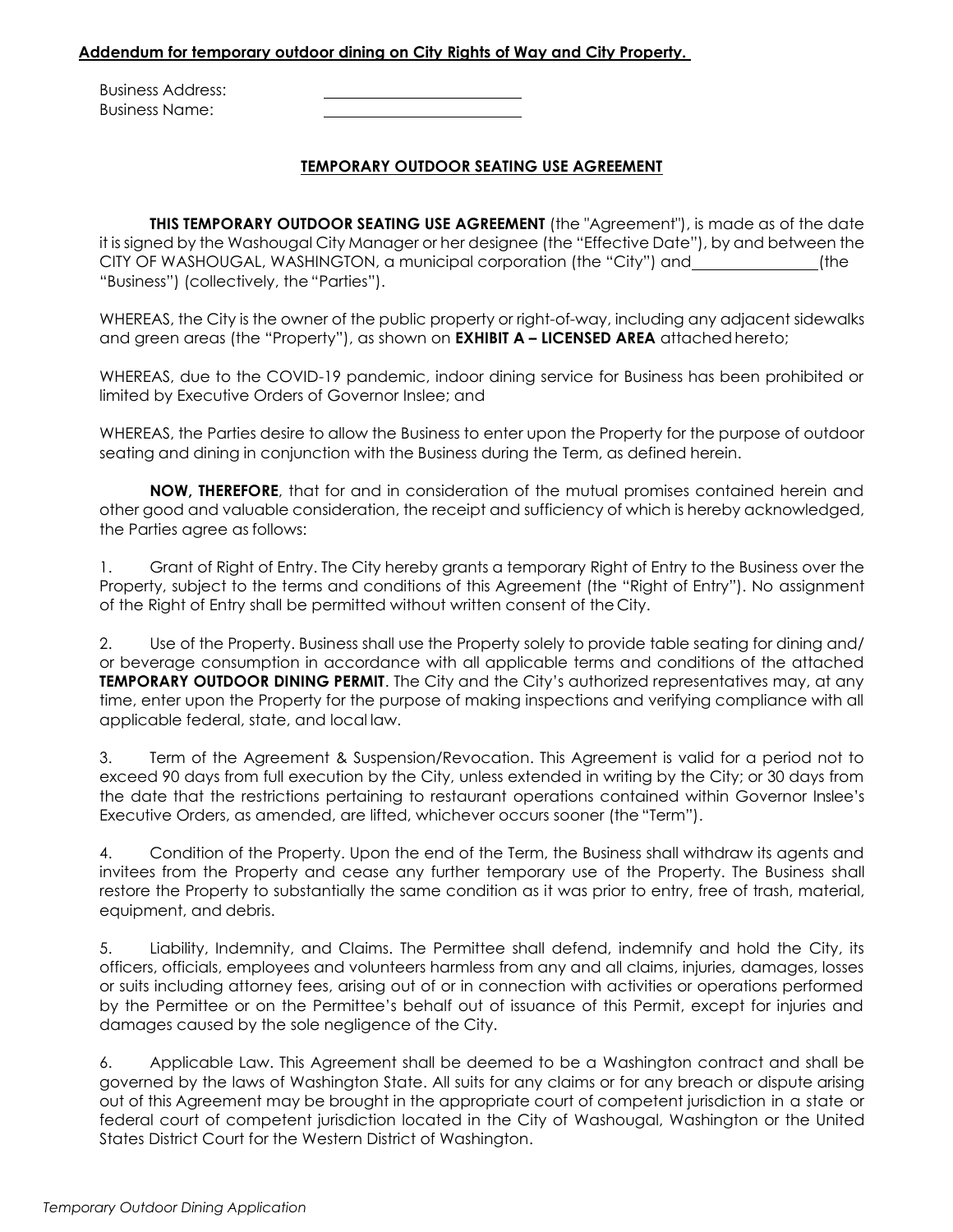#### 7. Insurance.

A. Insurance Term

The Permittee shall procure and maintain for the duration of the Permit, insurance against claims for injuries to persons or damage to property which may arise from or in connection with operations or activities performed by or on the Permittee's behalf with the issuance of this Permit.

B. No Limitation

Permittee's maintenance of insurance as required by the agreement shall not be construed to limit the liability of the Permittee to the coverage provided by such insurance, or otherwise limit the City's recourse to any remedy available at law or in equity.

- C. Minimum Scope of Insurance
	- i. Applicant shall obtain insurance of the types and coverage described below:
	- ii. Commercial General Liability insurance shall be at least as broad as Insurance Services Office (ISO) occurrence form CG 00 01 and shall cover liability arising from operations, products-completed operations, and stop-gap liability. There shall be no exclusion for liability arising from explosion, collapse or underground property damage. The City shall be named as an additional insured under the Permittee's Commercial General Liability insurance policy using ISO Additional Insured-State or Political Subdivisions-Permits CG 20 12 or a substitute endorsement providing at least as broad coverage.
	- iii. Automobile Liability insurance covering all owned, non-owned, hired and leased vehicles. Coverage shall be at least as broad as Insurance Services Office (ISO) form CA 00 01.
- D. Minimum Amounts of Insurance
	- i. Permittee shall maintain the following insurance limits:
	- ii. Commercial General Liability insurance shall be written with limits no less than \$1,000,000 each occurrence, \$2,000,000 general aggregate and a \$2,000,000 products-completed operations aggregate limit.
	- iii. Automobile Liability insurance with a minimum combined single limit for bodily injury and property damage of \$1,000,000 per accident.
- E. Other Insurance Provision

The Permittee's Commercial General Liability insurance policy or policies are to contain, or be endorsed to contain, that they shall be primary insurance as respect the City. Any Insurance, self-insurance, or self-insured pool coverage maintained by the City shall be excess of the Applicant's insurance and shall not contribute with it.

F. Acceptability of Insurers

Insurance is to be placed with insurers with a current A.M. Best rating of not less than A:VII.

G. Verification of Coverage

Permittee shall furnish the City with original certificates and a copy of the amendatory endorsements, including the additional insured endorsement, evidencing the insurance requirements of the Permittee before issuance of the Permit.